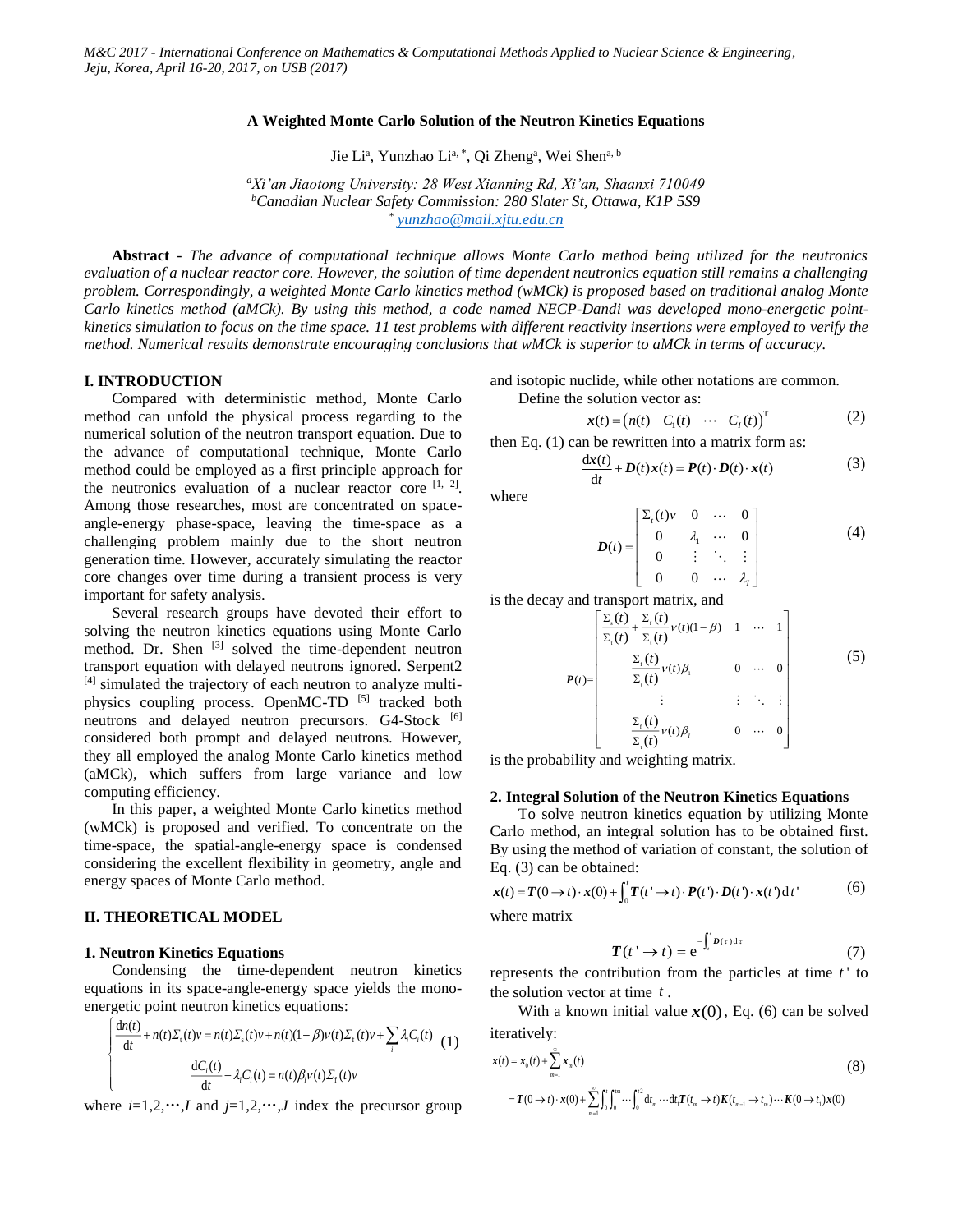where

$$
\mathbf{K}(t_{l-1} \to t_l) = \mathbf{P}(t_l) \cdot \mathbf{D}(t_l) \cdot e^{-\int_{t-1}^{t} D(t) dt} = \mathbf{P}(t_l) \cdot f(t_{l-1} \to t_l)
$$
(9)

is an operator representing two processes. The first part  $f(t_{i-1} \rightarrow t_i)$  is the living fraction at time  $t_i$  originated from time  $t_{l-1}$ . It provides the timing of the next nuclear reaction. The second part  $P(t_l)$  provides the number of new particles generated by the last nuclear reaction and their status.

Since the contribution matrix in Eq. (7) can be reformulated as:

$$
T(t_m \to t) = e^{-\int_m^t D(t)dt} = \int_t^{\infty} D(t_{m+1}) e^{-\int_m^{\infty} D(t)dt} dt_{m+1}
$$
 (10)

Eq. (6) can be reformulated into the form as below:

$$
\boldsymbol{x}(t) = \sum_{m=0}^{\infty} \boldsymbol{x}_m(t) \tag{11}
$$

where

$$
\mathbf{x}_{m}(t) = \int_{t}^{\infty} \cdots \int_{0}^{t^{2}} \mathrm{d}t_{m+1} \cdots \mathrm{d}t_{1} \mathbf{D}(t_{m+1}) e^{-\int_{t_{m}}^{t_{m+1}} \mathbf{D}(\tau) d\tau} \cdots \mathbf{K}(t_{0} \to t_{1}) \mathbf{x}(0) \tag{12}
$$

Thus, an integral solution of Eq. (3) that can be directly simulated by Monte Carlo method is obtained.

## **3. The Analog Monte Carlo Kinetics Method**

According to Eq. (10) and Eq. (11), the particles at time *t* that construct the solution  $x(t)$  can be originated back to the initial value of  $x(0)$  by dating back *m* nuclear reactions, where the number *m* can vary from 0 to a large enough integer. If the Monte Carlo method is employed by tracking each of those particles, it is named as analog Monte Carlo kinetics method (aMCk).

The simulation process is very straight forward. (1) For a neutron generated at time  $t_{l-1}$ , its living time  $\Delta t_l$  can be sampled according to  $f(t_{l-1} \rightarrow t_l)$  as:

$$
\Delta t_l = -\frac{\ln \xi}{\Sigma_l \nu} \tag{13}
$$

where *ξ* represents a random number. It means the neutron collides with a nuclide at time:

$$
t_{l} = t_{l-1} + \Delta t_{l} \tag{14}
$$

(2) There are three types of nuclear reactions, including neutron capture, neutron scattering and fission. The corresponding probabilities are  $\sum_{c}$ / $\sum_{t}$ ,  $\sum_{s}$ / $\sum_{t}$  and  $\sum_{t}$ / $\sum_{t}$ . Thus, a discrete sampling can determines the nuclear reaction type. (3) If it is the neutron capture reaction, the neutron tracking stops. (4) If it is the neutron scattering reaction, a new neutron is generated at time *t<sup>l</sup>* and the simulation execution returns back to step (1). (5) If it is a fission reaction, *ν* new neutrons would be generated. Considering that *ν* is not an integer, the number of new neutrons would be [*ν*+*ξ*], where *ξ* represents a random number. Among those new neutrons, only one of them remains to be simulated while others would be stored waiting for their simulation sequentially. (6) For each of those new fission neutrons, there is a probability of *β<sup>i</sup>* to be delayed neutron precursor of group *i*, while a probability of  $1-\beta$  to be prompt neutron. If it is a neutron,

the simulation execution returns back to step  $(1)$ .  $(7)$  If it is a precursor, its living time can be sampled by using:

$$
\Delta t_i = -\frac{\ln \xi}{\lambda_i} \tag{15}
$$

which means it becomes a delayed neutron at time:

$$
t_l = t_{l-1} + \Delta t_l \tag{16}
$$

Then, the simulation execution returns back to step (1).

However, several problems would be encountered. (1) If one neutron capture reaction is happened in a particle sequence before the targeted time *t*, there would be no contribution to the solution for the corresponding sequence. (2) Considering the fact that fission reaction would produce more than one neutrons or precursors, those extra particles need to be stored until they can be simulated, which would make the computing code more complicated and increase the storage requirement. (3) It samples each step of the entire evolution process, which involves a strong stochastic effect, making the solution results possessed by large variance.

### **4. The Weighted Monte Carlo Kinetics Method**

Define a weighting factor  $w$  as the contribution to the solution from a particle can yield the weighted Monte Carlo kinetics method (wMCk). There are two main differences in wMCk compared with the above aMCk.

Firstly, define new neutron capture cross-section, new fission cross-section and new average number of neutrons per fission as:

$$
\Sigma_c = 0 \tag{17}
$$

$$
\Sigma'_{\rm f} = \Sigma_{\rm c} + \Sigma_{\rm f} \tag{18}
$$

$$
v' = v \frac{\Sigma_{\rm f}}{\Sigma_{\rm c} + \Sigma_{\rm f}} \tag{19}
$$

In this way, there would be no capture with zero contribution fully eliminated.

Secondly, the weighting factor is not going to be changed during a scattering process since the number of neutrons is taken as the same in this model. It will be changed by a factor of  $x$  in the future if  $(n, xn)$  scattering is considered. In contrast, the weighting factor is going to be changed by a factor of *ν'* during a fission process. In this way, there is no need to temperately store any new neutrons, while will simplify the code development and save storage requirements.

In addition, the contribution from each initial neutron to the solution, in aMCk, could be 0 if the neutron was captured before the time of interest, while it could be a large integer if a sequence of fission reactions were experienced. In contrast, the corresponding contribution, in wMCk, would be the weighting factor. It will never be zero since there is no capture. And it is not going to be as large as in aMCk since *ν'*<*ν* always holds. Thus, the variance of those contributions in wMCk would be much smaller than the variance in aMCk.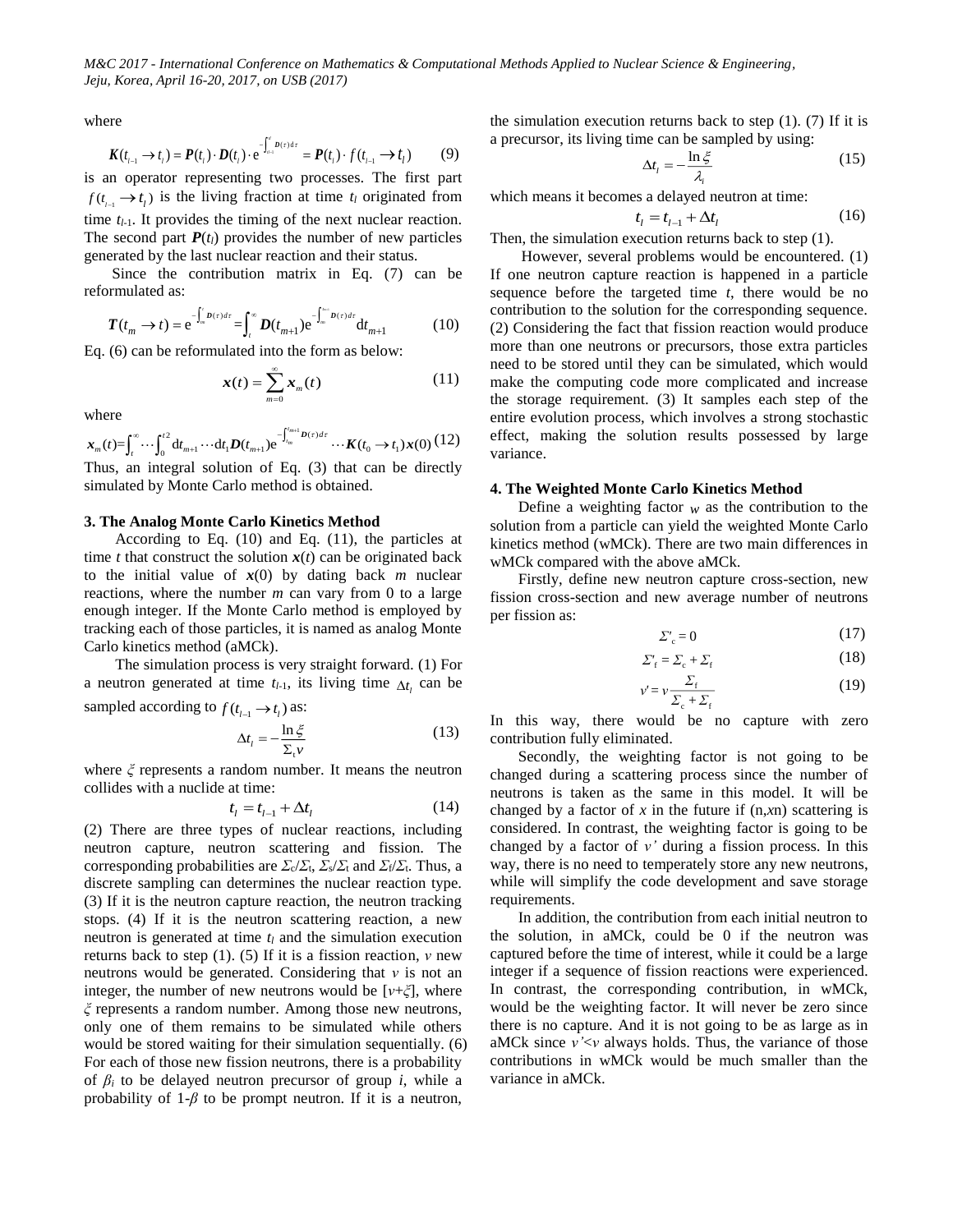# **III. RESULTS**

Based on the weighted Monte Carlo kinetics method proposed in this paper, a code named NECP-Dandi has been developed in Fortran 90 and verified by 11 test problems with difference reactivity insertions. The reference solutions are provided analytically or by a fully implicit backward finite difference method (FDM). The initial states of those tests are all critical with neutron density equal 1.0. The definition details of those test problems are shown in [Table](#page-2-0)  [1.](#page-2-0) The cross-sections are listed in

[Table 2.](#page-2-1) The simulating durations are all 1ms. Test problems 1-4 and 6-7 simulates step reactivity insertion, while test problems 8-9 are designed to simulate pulse  $(0.1)$ ms) reactivity insertion. Test problems 5 and 10 are designed to simulate critical operation to demonstrate the variation of the Monte Carlo solution, while a linear reactivity is inserted in Test problem 11.

Table 1 Definition details of 11 test problems

<span id="page-2-0"></span>

| Case | No. of<br>precursor<br>groups | Reactivity<br>insertion | Reactivity<br>insertion<br>duration<br>(ms) | No. of<br>particles<br>(million) |
|------|-------------------------------|-------------------------|---------------------------------------------|----------------------------------|
|      |                               | 0                       |                                             | 2500                             |
| 2    | 6                             |                         |                                             | 2500                             |
| 3    | $\mathbf{\Omega}$             | $+0.0065$               |                                             |                                  |
| 4    | 0                             | $-0.0065$               |                                             |                                  |
| 5    |                               | $+0.0065$               |                                             | 2500                             |
| 6    |                               | $-0.0065$               |                                             | 2500                             |
| 7    | 6                             | $+0.0065$               |                                             | 2500                             |
| 8    | 6                             | $-0.0065$               |                                             | 2500                             |
| 9    | 6                             | $+0.0065$               | 0.1                                         | 2500                             |
| 10   | 6                             | $-0.0065$               | 0.1                                         | 2500                             |
| 11   | 6                             | $\approx 0.65t$         |                                             | 2500                             |

Table 2 Macroscopic cross-sections

<span id="page-2-1"></span>

|                                      |                          | $+0.0065$  | $-0.0065$  | 0.65t    |  |
|--------------------------------------|--------------------------|------------|------------|----------|--|
| $\Sigma_{\rm t}$ (cm <sup>-1</sup> ) | 0.165258                 | 0.165258   | 0.165258   | 0.165258 |  |
| $\Sigma_{\rm s}$ (cm <sup>-1</sup> ) | 0.156187                 | 0.156187   | 0.156187   | 0.156187 |  |
| $\Sigma_{\rm f}$ (cm <sup>-1</sup> ) | 0.00365747               | 0.00368140 | 0.00363384 |          |  |
| ν                                    | 2.48                     |            |            |          |  |
| $v$ (cm/s)                           | $3.04665510\times10^{6}$ |            |            |          |  |

Before the discussion of accuracy, two definitions has to be clarified. (1) Statistic error (errS) is obtained by the central-limit theorem with confidence coefficient at 0.95. (2) Relative error (errR) is the deviation relative to reference solution.

Cases 1 and 2 are both critical problems with different number of precursor groups. The results of case 2 can be similar to those of case 1. Thus, only the results of case 1 are presented in [Fig.](#page-2-2) 1 and [Fig.](#page-2-3) 2. From the neutron density results as in [Fig.](#page-2-2) 1, it can be found that the statistic error of aMCk  $(9.76\times10^{-3})$  is larger than that of wMCk  $(6.56\times10^{-4})$ .

 $\overline{a}$ 

In addition, stronger fluctuation has been observed from aMCk. In [Fig.](#page-2-3) 2, the fluctuation still exists but it seems smaller due to the large increment of the precursor density.

<span id="page-2-2"></span>

<span id="page-2-3"></span>[Fig.](#page-3-0) 3 and [Fig.](#page-3-1) 4 present the neutron density results of cases 3 and 4 which have no precursors. Cases 5 and 7 are both supercritical with precursors considered, while Cases 6 and 8 are both subcritical. Thus, the results of cases 7 and 8 are not represented here, while Fig. 5 to Fig. 8 shows the neutron density and precursor density comparisons. Cases 9 and 10 are positive and negative pulse reactivity insertion, which is designed to analyze rod ejection/insertion accidents. Even there is no feedback, both neutron density and precursor densities will approach their new steady states once the pulse insertion is over, as shown in [Fig.](#page-4-4) 9 and [Fig.](#page-4-5) [10.](#page-4-5) The largest statistic and relative errors in each cased are listed in [Table 3.](#page-4-6) About one magnitude of smaller statistic and relative errors can be observed for the wMCk than the aMCk, which demonstrate the advantage of wMCk.

Case 11 represents an approximate linear positive reaction insertion to analyze neutron and precursor density change over time during a control rod withdrawal process. The results are displayed in [Fig.](#page-4-7) 11. Being similar to positive and negative pulse reactivity insertion, an accurate

<sup>1</sup> 0.00365747+0.00237736*t*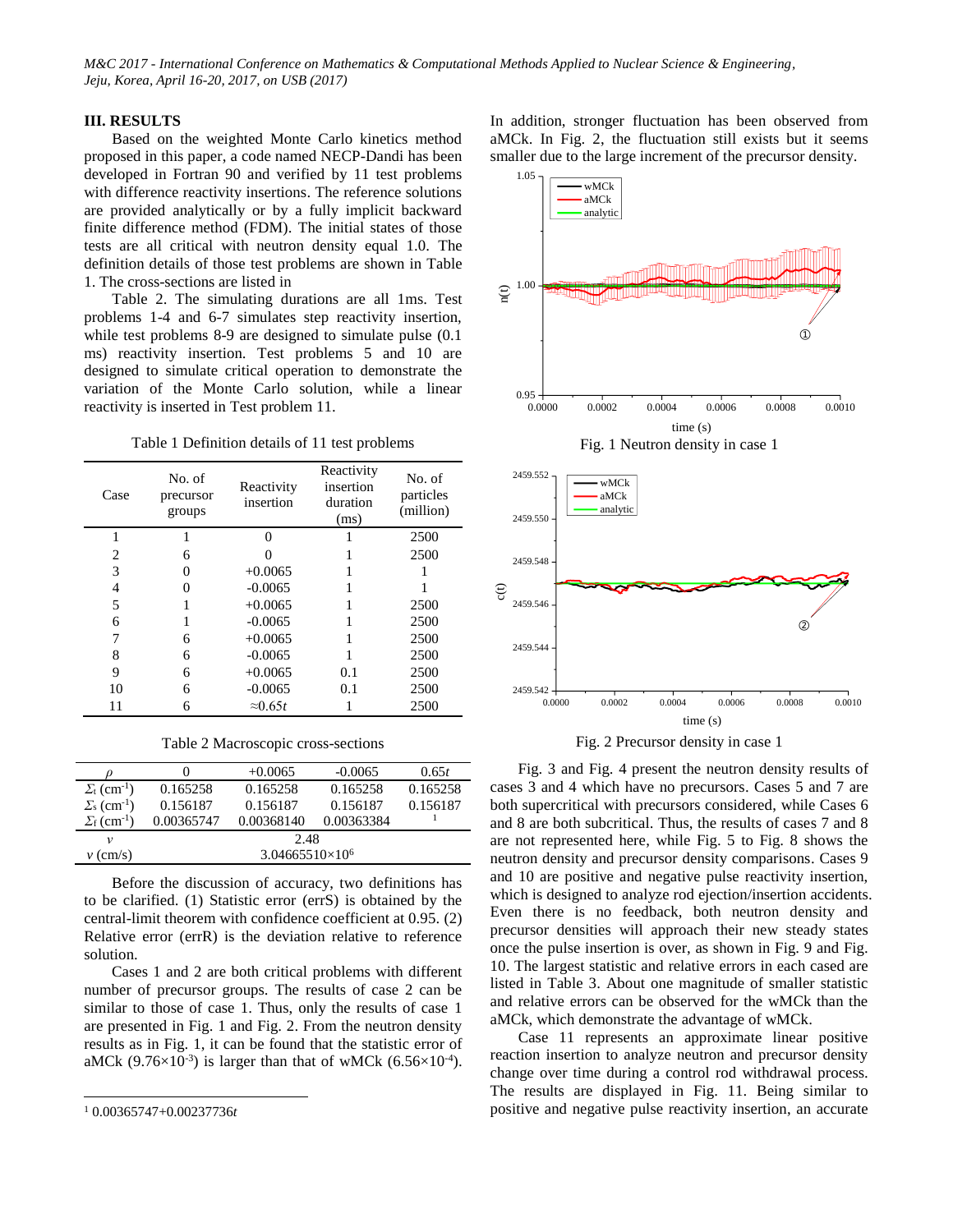result in terms of neutron density can be obtained by wMCk, which is impossible for aMCk with the same number of simulated particles.

<span id="page-3-0"></span>

<span id="page-3-1"></span>Fig. 5 Neutron density in case 5



### **IV. CONCLUSIONS AND DISSCUSSIONS**

In this paper, to take advantage of the Monte Carlo method for solving the neutron kinetics equation, a weighted Monte Carlo kinetics method (wMCk) was proposed and compared to the currently employed analog Monte Carlo kinetics method (aMCk). Numerical results 11 test problems with zero, positive or negative step, linear